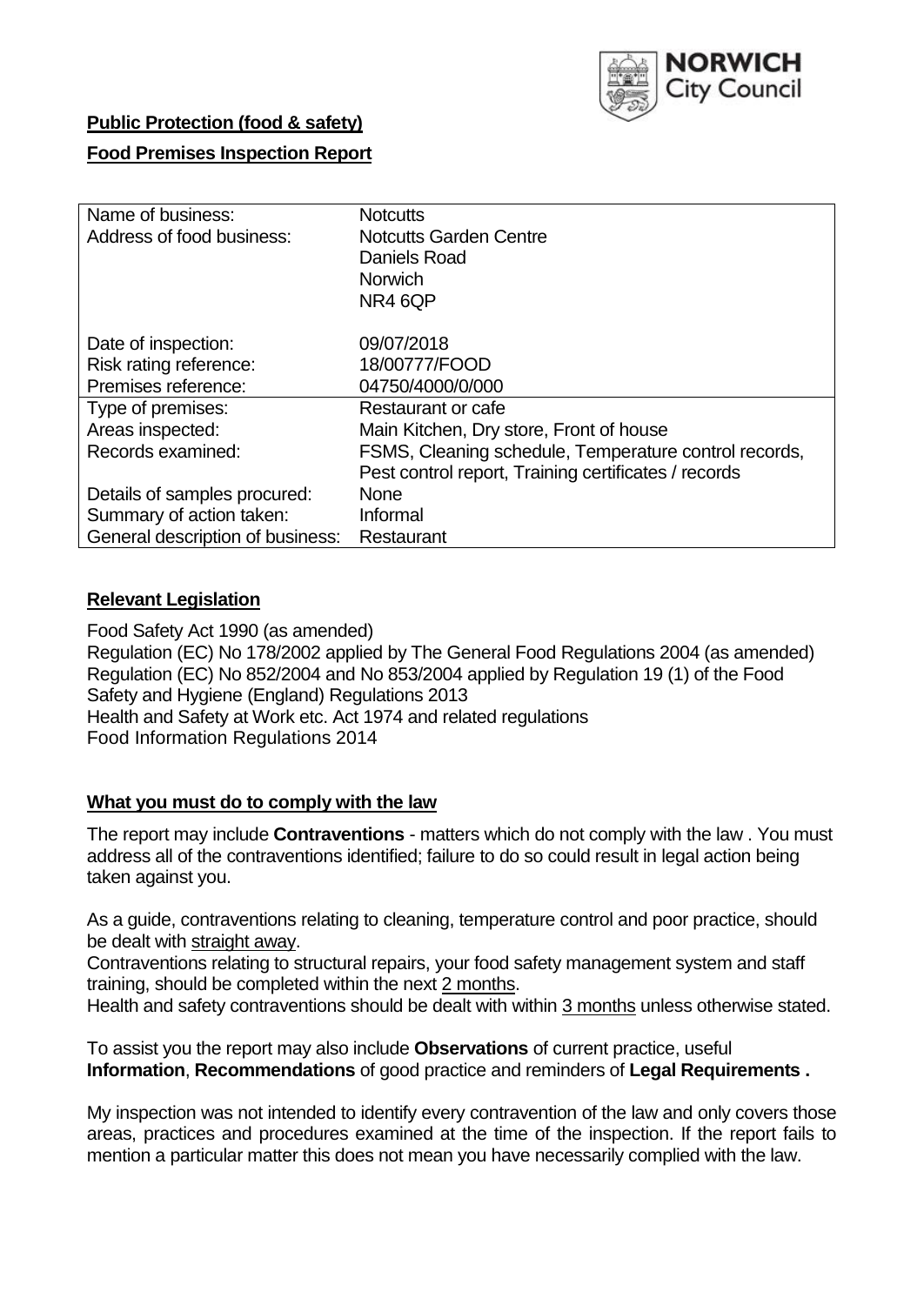# **FOOD SAFETY**

#### **How we calculate your Food Hygiene Rating:**

The food safety section has been divided into the three areas which you are scored against for the hygiene rating: 1. food hygiene and safety procedures, 2. structural requirements and 3. confidence in management/control procedures. Each section begins with a summary of what was observed and the score you have been given. Details of how these scores combine to produce your overall food hygiene rating are shown in the table.

| <b>Compliance Area</b>                     |          |    |                | <b>You Score</b> |                |    |           |    |          |  |  |
|--------------------------------------------|----------|----|----------------|------------------|----------------|----|-----------|----|----------|--|--|
| Food Hygiene and Safety                    |          |    |                | $\Omega$         | 5              | 10 | 15        | 20 | 25       |  |  |
| <b>Structure and Cleaning</b>              |          |    | $\Omega$       | 5                | 10             | 15 | 20        | 25 |          |  |  |
| Confidence in management & control systems |          |    | $\overline{0}$ | 5                | 10             | 15 | 20        | 30 |          |  |  |
|                                            |          |    |                |                  |                |    |           |    |          |  |  |
| <b>Your Total score</b>                    | $0 - 15$ | 20 |                | $25 - 30$        | $35 - 40$      |    | $45 - 50$ |    | > 50     |  |  |
| <b>Your Worst score</b>                    | 5        | 10 |                | 10               | 15             |    | 20        |    |          |  |  |
|                                            |          |    |                |                  |                |    |           |    |          |  |  |
| <b>Your Rating is</b>                      | 5        | 4  | 3              |                  | $\overline{2}$ |    |           |    | $\Omega$ |  |  |

Your Food Hygiene Rating is 5 - a very good standard

## **1. Food Hygiene and Safety**

Food hygiene standards are high. You demonstrated a very good standard of compliance with legal requirements. You have safe food handling practices and procedures and all the necessary control measures to prevent cross-contamination are in place. Some minor contraventions require your attention. **(Score 5)**

000005

### Contamination risks

**Observation** I was pleased to see that contamination risks were controlled

### Hand-washing

**Contravention** The following evidence indicated hand-washing was not suitably managed:

• there was no towel to the towel dispenser at the wash hand basin in the hot counter area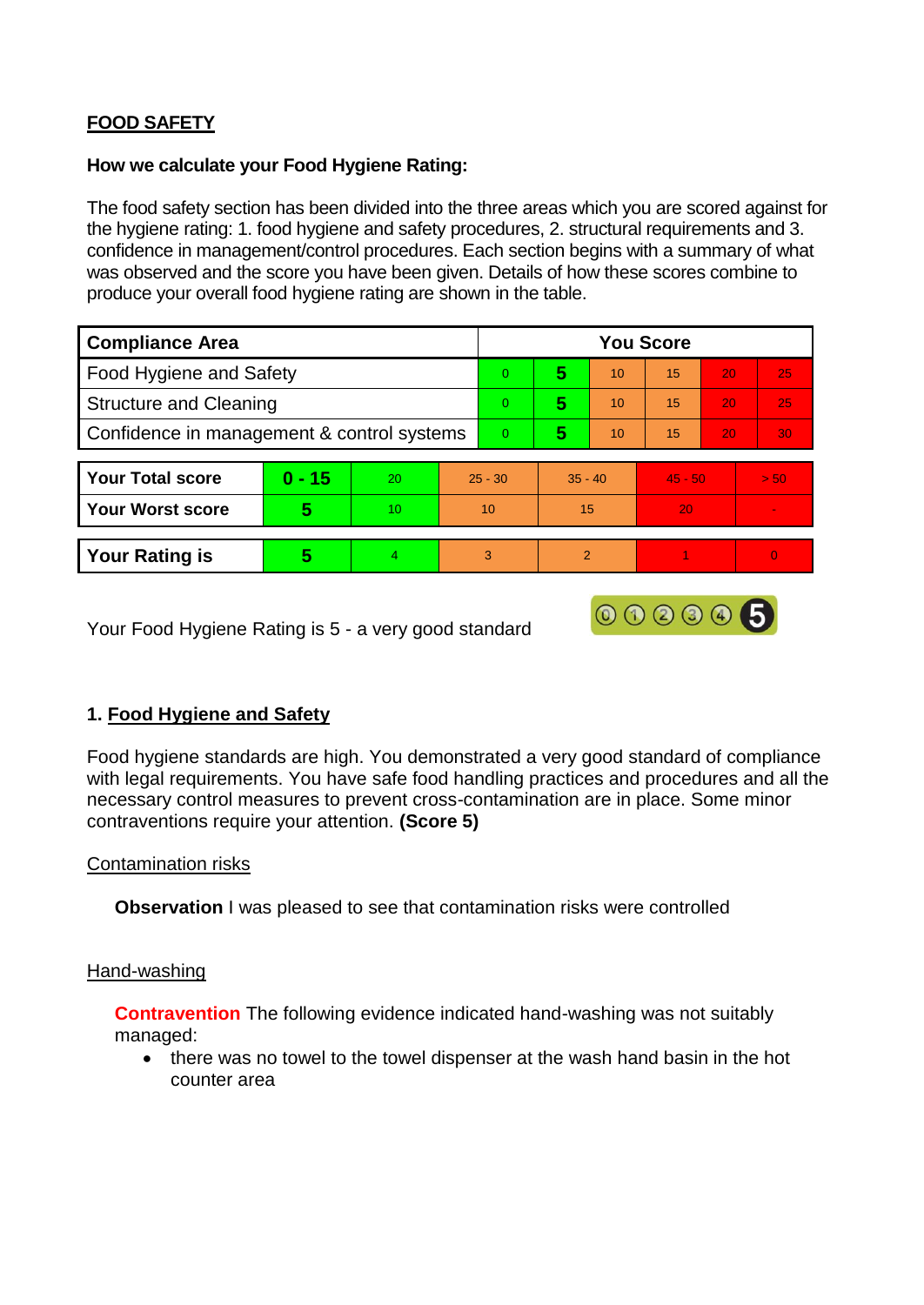**Recommendation** I recommend that the towel dispenser is moved from behind the ice machine to above the wash hand basin

### Temperature Control

**Contravention** The following evidence indicated there was a risk of bacteria growing on food:

• tuna, ham and cheese portions stored in the drinks display fridge temperature was reading 15.1°C

**Legal Requirement** The cold chain is not to be interrupted. However, limited periods outside temperature control are permitted, to accommodate

**Legal Requirement** If you rely on selling cold food (displayed over 8°C) within four hours you must be able to demonstrate your system for ensuring food is either sold, placed under refrigeration, or discarded, before the four hours have elapsed.

### Poor Practices

**Observation** The following matters represented poor practice and if allowed to continue may cause food to become contaminated or lead to its deterioration

- open bag of salad leaves stored in the walk-in fridge. This was removed in my presence
- open bag of sweet potatoes stored in the walk-in freezer. This was removed in my presence
- a tea towel was seen in the fridge in the main section

## **2. Structure and Cleaning**

The structure facilities and standard of cleaning and maintenance are all of a good standard and only minor repairs and/or improvements are required. Pest control and waste disposal provisions are adequate. The minor contraventions require your attention. **(Score 5)**

### Cleaning of Structure

**Contravention** The following structural items were dirty and require more frequent and thorough cleaning:

- flooring underneath the shelving in the storeroom
- flooring behind the ice machine
- flooring underneath the stainless steel tables.in the bakery section
- flouring underneath the fridges in the bakery section